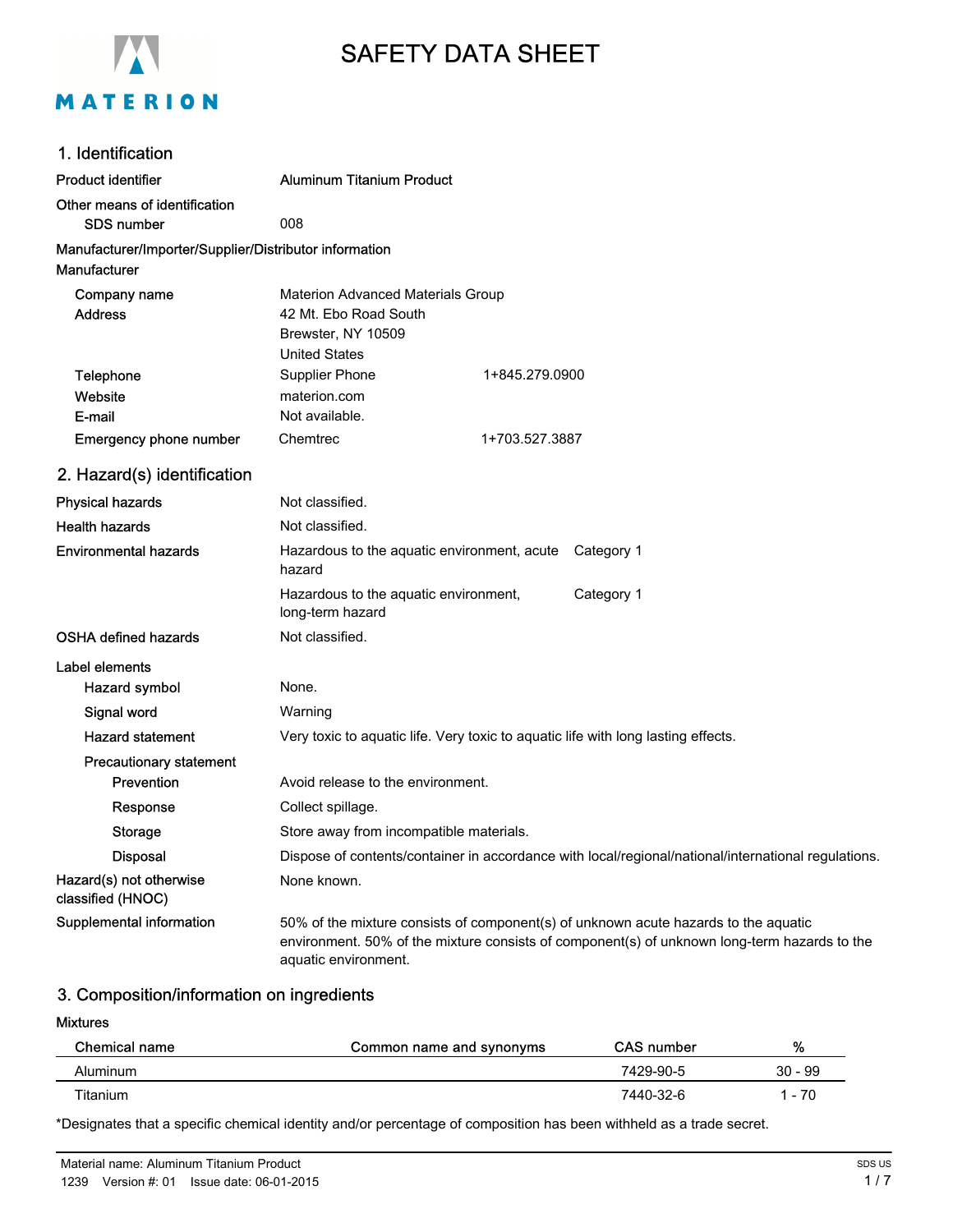## 4. First-aid measures

| Inhalation                                                                   | If breathing is difficult, remove to fresh air and keep at rest in a position comfortable for breathing.<br>Call a physician if symptoms develop or persist. |  |
|------------------------------------------------------------------------------|--------------------------------------------------------------------------------------------------------------------------------------------------------------|--|
| <b>Skin contact</b>                                                          | Rinse skin with water/shower. Get medical attention if irritation develops and persists.                                                                     |  |
| Eye contact                                                                  | Rinse with water. Get medical attention if irritation develops and persists.                                                                                 |  |
| Ingestion                                                                    | Rinse mouth. If ingestion of a large amount does occur, call a poison control center immediately.                                                            |  |
| Most important<br>symptoms/effects, acute and<br>delayed                     | Direct contact with eyes may cause temporary irritation.                                                                                                     |  |
| Indication of immediate medical<br>attention and special treatment<br>needed | Treat symptomatically.                                                                                                                                       |  |
| General information                                                          | Ensure that medical personnel are aware of the material(s) involved, and take precautions to<br>protect themselves.                                          |  |
| 5. Fire-fighting measures                                                    |                                                                                                                                                              |  |
| Suitable extinguishing media                                                 | DRY sand, sodium chloride powder, graphite powder or Met-L-X powder.                                                                                         |  |
| Unsuitable extinguishing media                                               | Do not use water jet as an extinguisher, as this will spread the fire. Carbon dioxide (CO2).                                                                 |  |
| Specific hazards arising from<br>the chemical                                | During fire, gases hazardous to health may be formed.                                                                                                        |  |

Special protective equipment Self-contained breathing apparatus and full protective clothing must be worn in case of fire.

Fire fighting **Fire fighting** Move containers from fire area if you can do so without risk.

Specific methods **Specific methods** Use standard firefighting procedures and consider the hazards of other involved materials. General fire hazards No unusual fire or explosion hazards noted.

# 6. Accidental release measures

and precautions for firefighters

equipment/instructions

| Personal precautions, protective<br>equipment and emergency<br>procedures | Keep unnecessary personnel away. Keep people away from and upwind of spill/leak. Wear<br>appropriate protective equipment and clothing during clean-up. Ensure adequate ventilation. Local<br>authorities should be advised if significant spillages cannot be contained. For personal protection,<br>see section 8 of the SDS.                                 |
|---------------------------------------------------------------------------|-----------------------------------------------------------------------------------------------------------------------------------------------------------------------------------------------------------------------------------------------------------------------------------------------------------------------------------------------------------------|
| Methods and materials for<br>containment and cleaning up                  | This material is classified as a water pollutant under the Clean Water Act and should be prevented<br>from contaminating soil or from entering sewage and drainage systems which lead to waterways.<br>Stop the flow of material, if this is without risk. Following product recovery, flush area with water.<br>For waste disposal, see section 13 of the SDS. |
| <b>Environmental precautions</b>                                          | Avoid release to the environment. Prevent further leakage or spillage if safe to do so. Avoid<br>discharge into drains, water courses or onto the ground. Inform appropriate managerial or<br>supervisory personnel of all environmental releases.                                                                                                              |
| 7. Handling and storage                                                   |                                                                                                                                                                                                                                                                                                                                                                 |
| Precautions for safe handling                                             | Provide adequate ventilation. Avoid prolonged exposure. Wear appropriate personal protective<br>equipment. Avoid release to the environment. Observe good industrial hygiene practices. Use care<br>in handling/storage.                                                                                                                                        |
| Conditions for safe storage,<br>including any incompatibilities           | Store in original tightly closed container. Store away from incompatible materials (see Section 10<br>of the SDS).                                                                                                                                                                                                                                              |

# 8. Exposure controls/personal protection

### Occupational exposure limits

# US. OSHA Table Z-1 Limits for Air Contaminants (29 CFR 1910.1000)

| Components               | Type | Value             | Form             |
|--------------------------|------|-------------------|------------------|
| Aluminum (CAS 7429-90-5) | PEL  | $5 \text{ mg/m}$  | Respirable dust. |
|                          |      | $15 \text{ mg/m}$ | Total dust.      |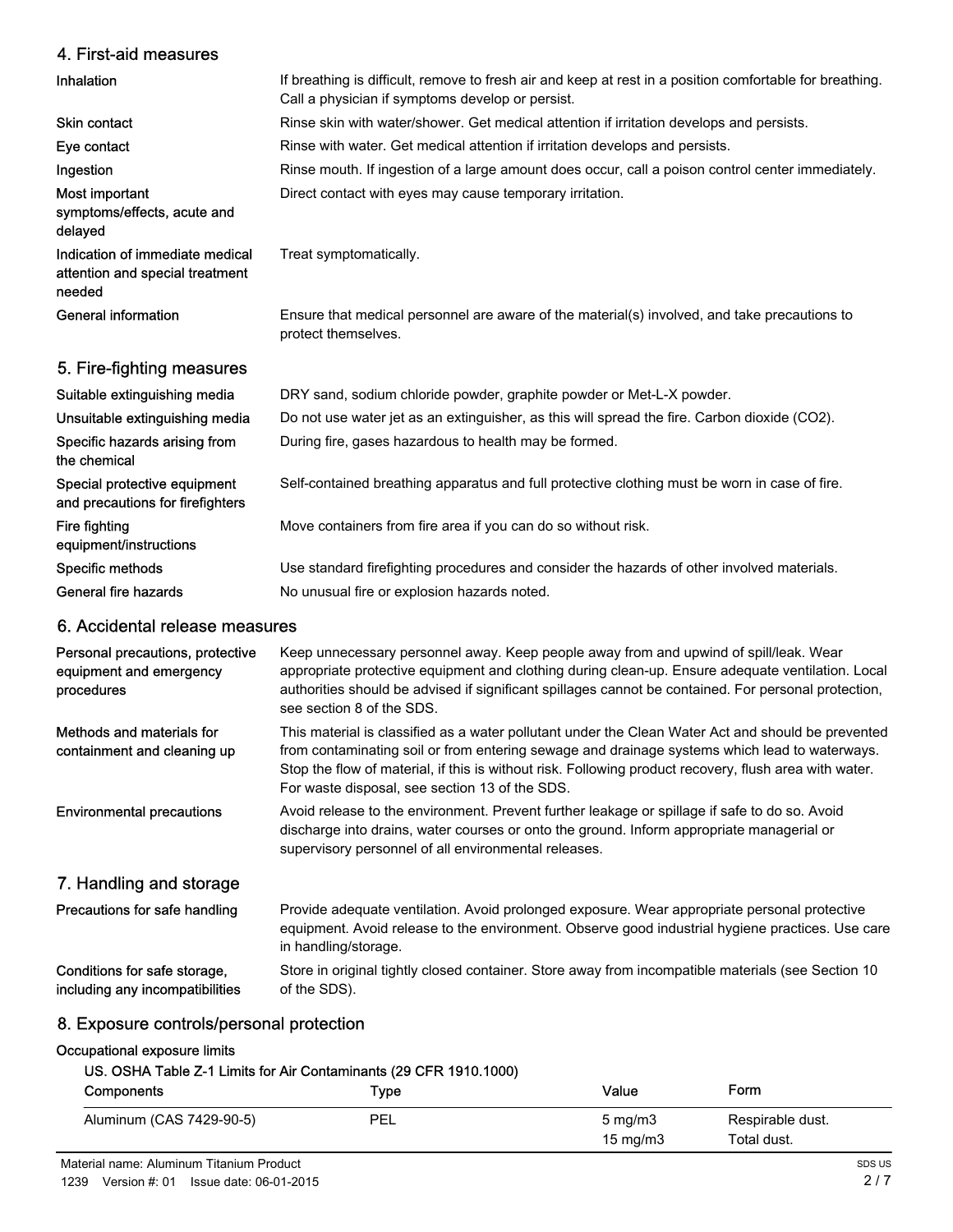# US. ACGIH Threshold Limit Values

| Components                                  | Type                                                                                                                                                                                                                        | Value                            | Form                                                 |
|---------------------------------------------|-----------------------------------------------------------------------------------------------------------------------------------------------------------------------------------------------------------------------------|----------------------------------|------------------------------------------------------|
| Aluminum (CAS 7429-90-5)                    | <b>TWA</b>                                                                                                                                                                                                                  | 1 $mg/m3$                        | Respirable fraction.                                 |
| US. NIOSH: Pocket Guide to Chemical Hazards |                                                                                                                                                                                                                             |                                  |                                                      |
| Components                                  | Type                                                                                                                                                                                                                        | Value                            | Form                                                 |
| Aluminum (CAS 7429-90-5)                    | <b>TWA</b>                                                                                                                                                                                                                  | $5$ mg/m $3$<br>$5 \text{ mg/m}$ | Respirable.<br>Welding fume or<br>pyrophoric powder. |
|                                             |                                                                                                                                                                                                                             | 10 mg/m3                         | Total                                                |
| <b>Biological limit values</b>              | No biological exposure limits noted for the ingredient(s).                                                                                                                                                                  |                                  |                                                      |
| Control parameters                          | Follow standard monitoring procedures.                                                                                                                                                                                      |                                  |                                                      |
| Eye/face protection                         | Individual protection measures, such as personal protective equipment<br>Wear safety glasses with side shields (or goggles).                                                                                                |                                  |                                                      |
| Skin protection<br>Hand protection          | Wear appropriate chemical resistant gloves. Suitable gloves can be recommended by the glove<br>supplier.                                                                                                                    |                                  |                                                      |
| Other                                       | Wear suitable protective clothing.                                                                                                                                                                                          |                                  |                                                      |
| Respiratory protection                      | In case of insufficient ventilation, wear suitable respiratory equipment.<br><b>Thermal hazards</b><br>Wear appropriate thermal protective clothing, when necessary.                                                        |                                  |                                                      |
|                                             |                                                                                                                                                                                                                             |                                  |                                                      |
| General hygiene considerations              | Always observe good personal hygiene measures, such as washing after handling the material<br>and before eating, drinking, and/or smoking. Routinely wash work clothing and protective<br>equipment to remove contaminants. |                                  |                                                      |

# 9. Physical and chemical properties

| Solid.                                       |  |
|----------------------------------------------|--|
| Solid.                                       |  |
| Not available.                               |  |
| Not applicable.                              |  |
| Not available.                               |  |
| Not available.                               |  |
| 1220 °F (660 °C) estimated                   |  |
| 4220.6 °F (2327 °C) estimated                |  |
| Not available.                               |  |
| Not available.                               |  |
| Not available.                               |  |
| Upper/lower flammability or explosive limits |  |
| Not available.                               |  |
| Not available.                               |  |
| Not available.                               |  |
| Not available.                               |  |
| 0.00001 hPa estimated                        |  |
| Not available.                               |  |
| Not available.                               |  |
|                                              |  |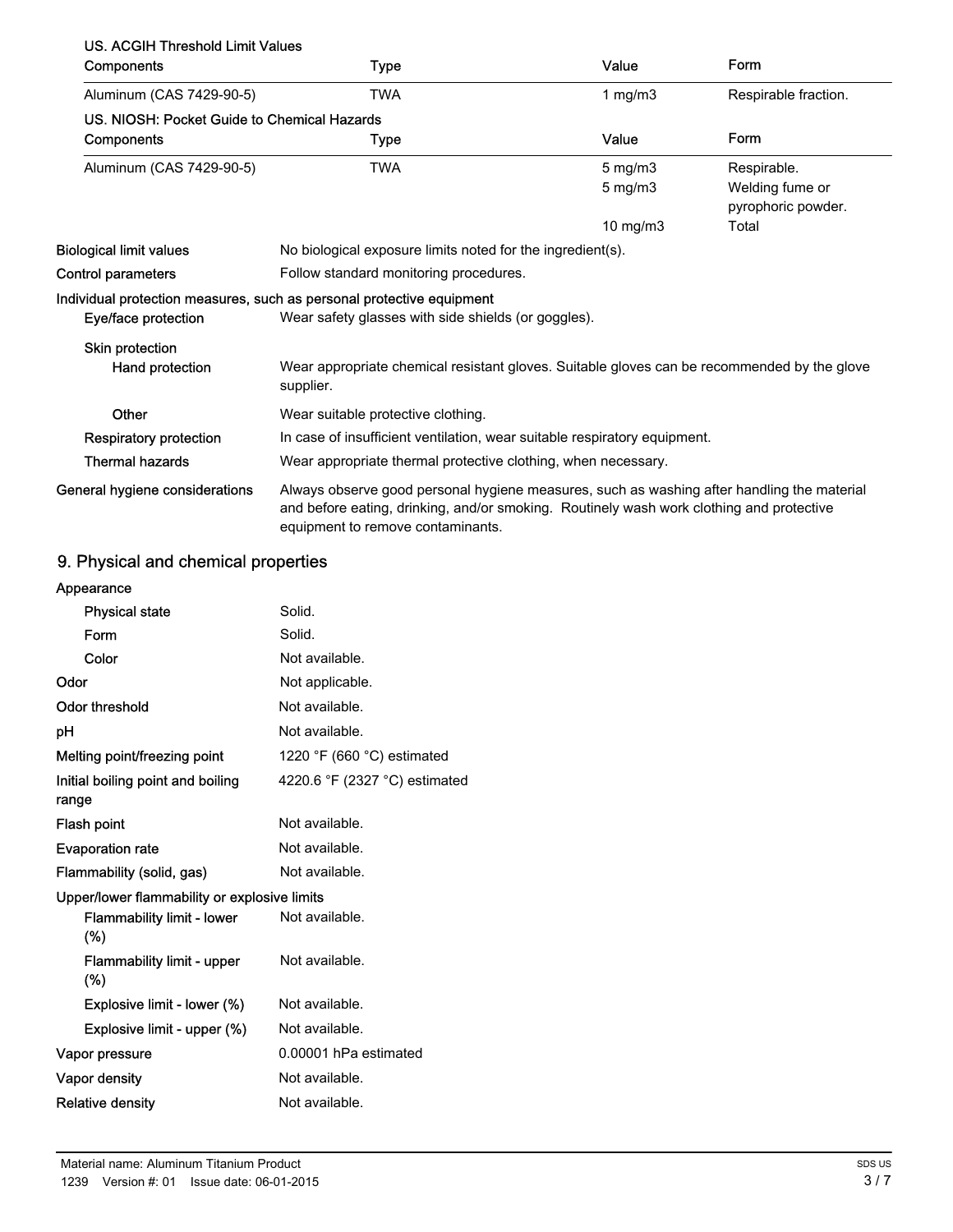| Solubility(ies)                                                                    |                                                                                               |
|------------------------------------------------------------------------------------|-----------------------------------------------------------------------------------------------|
| Solubility (water)                                                                 | Not available.                                                                                |
| <b>Partition coefficient</b><br>(n-octanol/water)                                  | Not available.                                                                                |
| Auto-ignition temperature                                                          | 482 °F (250 °C) estimated                                                                     |
| Decomposition temperature                                                          | Not available.                                                                                |
| <b>Viscosity</b>                                                                   | Not available.                                                                                |
| Other information                                                                  |                                                                                               |
| Density                                                                            | 3.34 g/cm3 estimated                                                                          |
| <b>Explosive properties</b>                                                        | Not explosive.                                                                                |
| <b>Oxidizing properties</b>                                                        | Not oxidizing.                                                                                |
| Specific gravity                                                                   | 3.34 estimated                                                                                |
| 10. Stability and reactivity                                                       |                                                                                               |
| Reactivity                                                                         | The product is stable and non-reactive under normal conditions of use, storage and transport. |
| <b>Chemical stability</b>                                                          | Material is stable under normal conditions.                                                   |
| Possibility of hazardous<br>reactions                                              | No dangerous reaction known under conditions of normal use.                                   |
| Conditions to avoid                                                                | Contact with incompatible materials.                                                          |
| Incompatible materials                                                             | Strong oxidizing agents.                                                                      |
| Hazardous decomposition<br>products                                                | No hazardous decomposition products are known.                                                |
| 11. Toxicological information                                                      |                                                                                               |
| Information on likely routes of exposure                                           |                                                                                               |
| Inhalation                                                                         | Prolonged inhalation may be harmful.                                                          |
| <b>Skin contact</b>                                                                | No adverse effects due to skin contact are expected.                                          |
| Eye contact                                                                        | Direct contact with eyes may cause temporary irritation.                                      |
| Ingestion                                                                          | Expected to be a low ingestion hazard.                                                        |
| Symptoms related to the<br>physical, chemical and<br>toxicological characteristics | Direct contact with eyes may cause temporary irritation.                                      |
| Information on toxicological effects                                               |                                                                                               |
| <b>Acute toxicity</b>                                                              | Not available.                                                                                |
| Skin corrosion/irritation                                                          | Prolonged skin contact may cause temporary irritation.                                        |

| Serious eye damage/eye            | Direct contact with eyes may cause temporary irritation.                                                            |
|-----------------------------------|---------------------------------------------------------------------------------------------------------------------|
| irritation                        |                                                                                                                     |
| Respiratory or skin sensitization |                                                                                                                     |
| Respiratory sensitization         | Not a respiratory sensitizer.                                                                                       |
| <b>Skin sensitization</b>         | This product is not expected to cause skin sensitization.                                                           |
| Germ cell mutagenicity            | No data available to indicate product or any components present at greater than 0.1% are<br>mutagenic or genotoxic. |
| Carcinogenicity                   | This product is not considered to be a carcinogen by IARC, ACGIH, NTP, or OSHA.                                     |
|                                   | US. OSHA Specifically Regulated Substances (29 CFR 1910.1001-1050)                                                  |
| Not listed.                       |                                                                                                                     |
|                                   |                                                                                                                     |

#### Reproductive toxicity This product is not expected to cause reproductive or developmental effects. Specific target organ toxicity single exposure Not classified.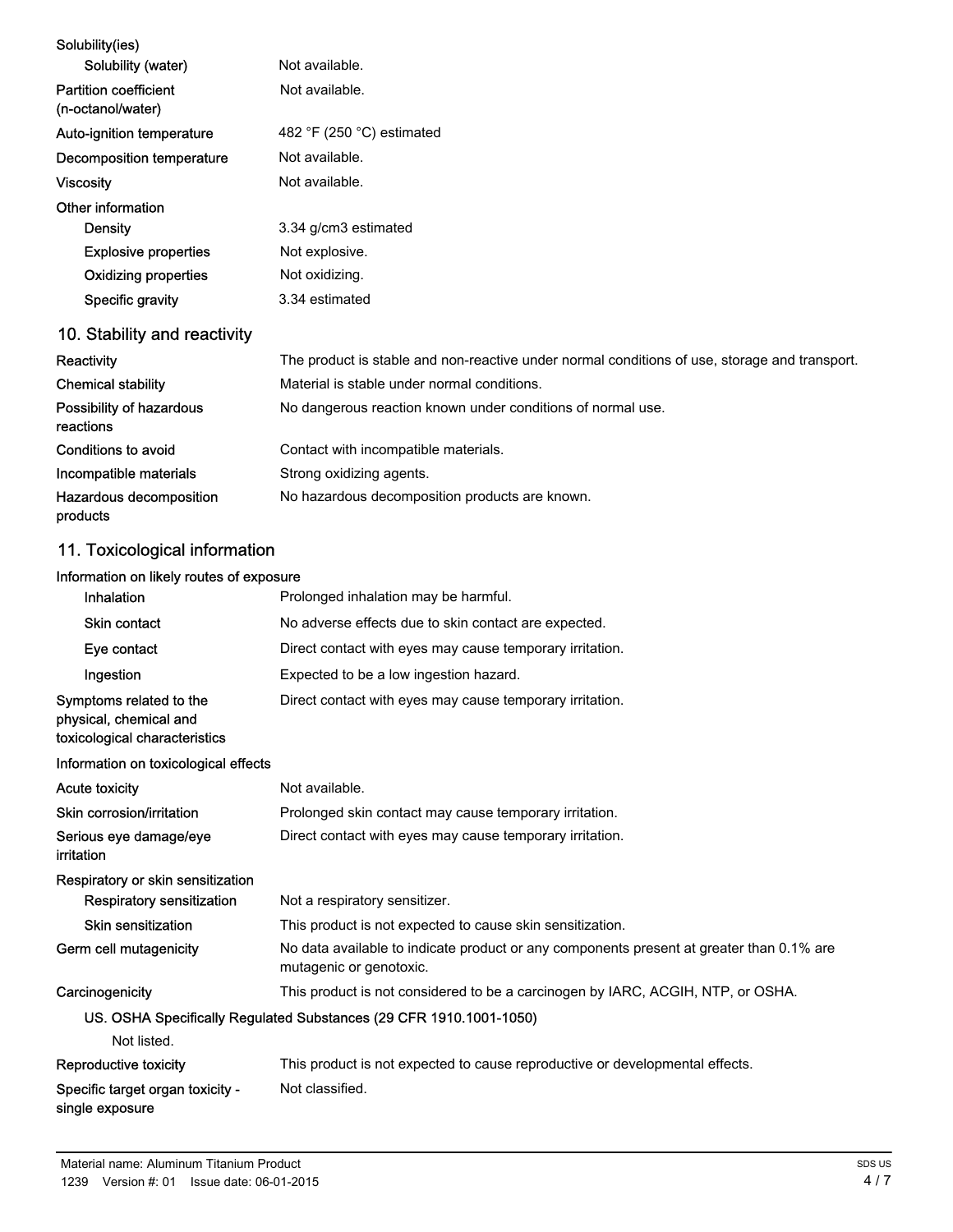| Specific target organ toxicity -<br>repeated exposure | Not classified.                      |
|-------------------------------------------------------|--------------------------------------|
| <b>Aspiration hazard</b>                              | Not an aspiration hazard.            |
| <b>Chronic effects</b>                                | Prolonged inhalation may be harmful. |

# 12. Ecological information

**Ecotoxicity Very toxic to aquatic life with long lasting effects.** 

| Product                   |      | <b>Species</b>                                          | <b>Test Results</b>             |
|---------------------------|------|---------------------------------------------------------|---------------------------------|
| Aluminum Titanium Product |      |                                                         |                                 |
| <b>Aquatic</b>            |      |                                                         |                                 |
| Fish                      | LC50 | Fish                                                    | 3.5435 mg/l, 96 hours estimated |
| Components                |      | <b>Species</b>                                          | <b>Test Results</b>             |
| Aluminum (CAS 7429-90-5)  |      |                                                         |                                 |
| Aquatic                   |      |                                                         |                                 |
| <b>Fish</b>               | LC50 | Rainbow trout, donaldson trout<br>(Oncorhynchus mykiss) | 0.16 mg/l, 96 hours             |

\* Estimates for product may be based on additional component data not shown.

| Persistence and degradability    | No data is available on the degradability of this product.                                                                                                                                 |  |
|----------------------------------|--------------------------------------------------------------------------------------------------------------------------------------------------------------------------------------------|--|
| <b>Bioaccumulative potential</b> | No data available.                                                                                                                                                                         |  |
| Mobility in soil                 | No data available.                                                                                                                                                                         |  |
| Other adverse effects            | No other adverse environmental effects (e.g. ozone depletion, photochemical ozone creation<br>potential, endocrine disruption, global warming potential) are expected from this component. |  |

### 13. Disposal considerations

| <b>Disposal instructions</b>             | Collect and reclaim or dispose in sealed containers at licensed waste disposal site. Do not allow<br>this material to drain into sewers/water supplies. Do not contaminate ponds, waterways or ditches<br>with chemical or used container. Dispose of contents/container in accordance with<br>local/regional/national/international regulations. |  |  |
|------------------------------------------|---------------------------------------------------------------------------------------------------------------------------------------------------------------------------------------------------------------------------------------------------------------------------------------------------------------------------------------------------|--|--|
| Local disposal regulations               | Dispose in accordance with all applicable regulations.                                                                                                                                                                                                                                                                                            |  |  |
| Hazardous waste code                     | The waste code should be assigned in discussion between the user, the producer and the waste<br>disposal company.                                                                                                                                                                                                                                 |  |  |
| Waste from residues / unused<br>products | Dispose of in accordance with local regulations. Empty containers or liners may retain some<br>product residues. This material and its container must be disposed of in a safe manner (see:<br>Disposal instructions).                                                                                                                            |  |  |
| Contaminated packaging                   | Since emptied containers may retain product residue, follow label warnings even after container is<br>emptied. Empty containers should be taken to an approved waste handling site for recycling or<br>disposal.                                                                                                                                  |  |  |

# 14. Transport information

# **DOT**

Not regulated as dangerous goods.

# IATA

Not regulated as dangerous goods.

# IMDG

Not regulated as dangerous goods.

General information **IMDG Regulated Marine Pollutant. DOT Regulated Marine Pollutant.** 

# 15. Regulatory information

US federal regulations

This product is a "Hazardous Chemical" as defined by the OSHA Hazard Communication Standard, 29 CFR 1910.1200.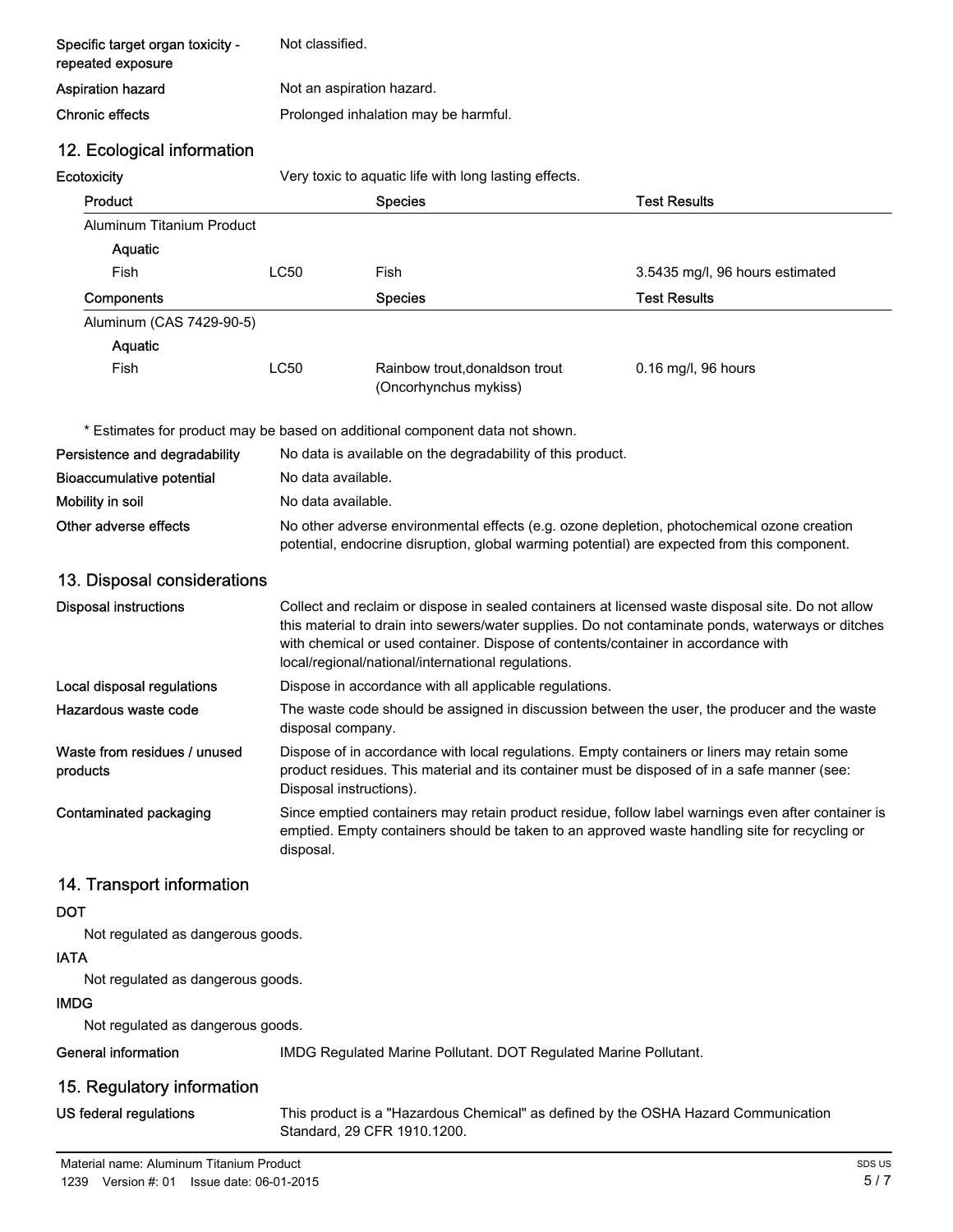|                                                                                         | TSCA Section 12(b) Export Notification (40 CFR 707, Subpt. D)                                                      |                   |                                                                                                                             |
|-----------------------------------------------------------------------------------------|--------------------------------------------------------------------------------------------------------------------|-------------------|-----------------------------------------------------------------------------------------------------------------------------|
| Not regulated.                                                                          |                                                                                                                    |                   |                                                                                                                             |
| CERCLA Hazardous Substance List (40 CFR 302.4)                                          |                                                                                                                    |                   |                                                                                                                             |
| Not listed.                                                                             |                                                                                                                    |                   |                                                                                                                             |
|                                                                                         | US. OSHA Specifically Regulated Substances (29 CFR 1910.1001-1050)                                                 |                   |                                                                                                                             |
| Not listed.                                                                             |                                                                                                                    |                   |                                                                                                                             |
| Superfund Amendments and Reauthorization Act of 1986 (SARA)<br><b>Hazard categories</b> | Immediate Hazard - No<br>Delayed Hazard - No<br>Fire Hazard - No<br>Pressure Hazard - No<br>Reactivity Hazard - No |                   |                                                                                                                             |
| SARA 302 Extremely hazardous substance<br>Not listed.                                   |                                                                                                                    |                   |                                                                                                                             |
| SARA 311/312 Hazardous<br>chemical                                                      | No                                                                                                                 |                   |                                                                                                                             |
| SARA 313 (TRI reporting)<br><b>Chemical name</b>                                        |                                                                                                                    | <b>CAS number</b> | % by wt.                                                                                                                    |
| Aluminum                                                                                |                                                                                                                    | 7429-90-5         | $30 - 99$                                                                                                                   |
| Other federal regulations                                                               |                                                                                                                    |                   |                                                                                                                             |
|                                                                                         | Clean Air Act (CAA) Section 112 Hazardous Air Pollutants (HAPs) List                                               |                   |                                                                                                                             |
| Not regulated.                                                                          |                                                                                                                    |                   |                                                                                                                             |
|                                                                                         | Clean Air Act (CAA) Section 112(r) Accidental Release Prevention (40 CFR 68.130)                                   |                   |                                                                                                                             |
| Not regulated.                                                                          |                                                                                                                    |                   |                                                                                                                             |
| Safe Drinking Water Act<br>(SDWA)                                                       | Not regulated.                                                                                                     |                   |                                                                                                                             |
| US state regulations                                                                    |                                                                                                                    |                   |                                                                                                                             |
| US - New Jersey RTK - Substances: Listed substance                                      |                                                                                                                    |                   |                                                                                                                             |
| Aluminum (CAS 7429-90-5)                                                                |                                                                                                                    |                   |                                                                                                                             |
| Titanium (CAS 7440-32-6)                                                                |                                                                                                                    |                   |                                                                                                                             |
|                                                                                         |                                                                                                                    |                   | US. California Controlled Substances. CA Department of Justice (California Health and Safety Code Section 11100)            |
| Not listed.                                                                             |                                                                                                                    |                   |                                                                                                                             |
|                                                                                         |                                                                                                                    |                   | US. California. Candidate Chemicals List. Safer Consumer Products Regulations (Cal. Code Regs, tit. 22, 69502.3, subd. (a)) |
| Aluminum (CAS 7429-90-5)                                                                |                                                                                                                    |                   |                                                                                                                             |
| US. Massachusetts RTK - Substance List                                                  |                                                                                                                    |                   |                                                                                                                             |
| Aluminum (CAS 7429-90-5)                                                                |                                                                                                                    |                   |                                                                                                                             |
| US. New Jersey Worker and Community Right-to-Know Act                                   |                                                                                                                    |                   |                                                                                                                             |
| Aluminum (CAS 7429-90-5)<br>US. Pennsylvania RTK - Hazardous Substances                 |                                                                                                                    |                   |                                                                                                                             |
|                                                                                         |                                                                                                                    |                   |                                                                                                                             |
| Aluminum (CAS 7429-90-5)                                                                | US. Pennsylvania Worker and Community Right-to-Know Law                                                            |                   |                                                                                                                             |
| Aluminum (CAS 7429-90-5)                                                                |                                                                                                                    |                   |                                                                                                                             |
| <b>US. Rhode Island RTK</b>                                                             |                                                                                                                    |                   |                                                                                                                             |
| Aluminum (CAS 7429-90-5)                                                                |                                                                                                                    |                   |                                                                                                                             |
| US. California Proposition 65                                                           |                                                                                                                    |                   |                                                                                                                             |
|                                                                                         | any chemicals currently listed as carcinogens or reproductive toxins.                                              |                   | California Safe Drinking Water and Toxic Enforcement Act of 1986 (Proposition 65): This material is not known to contain    |
| 16. Other information, including date of preparation or last revision                   |                                                                                                                    |                   |                                                                                                                             |
| <b>Issue date</b>                                                                       | 06-01-2015                                                                                                         |                   |                                                                                                                             |
|                                                                                         |                                                                                                                    |                   |                                                                                                                             |

Version # 01